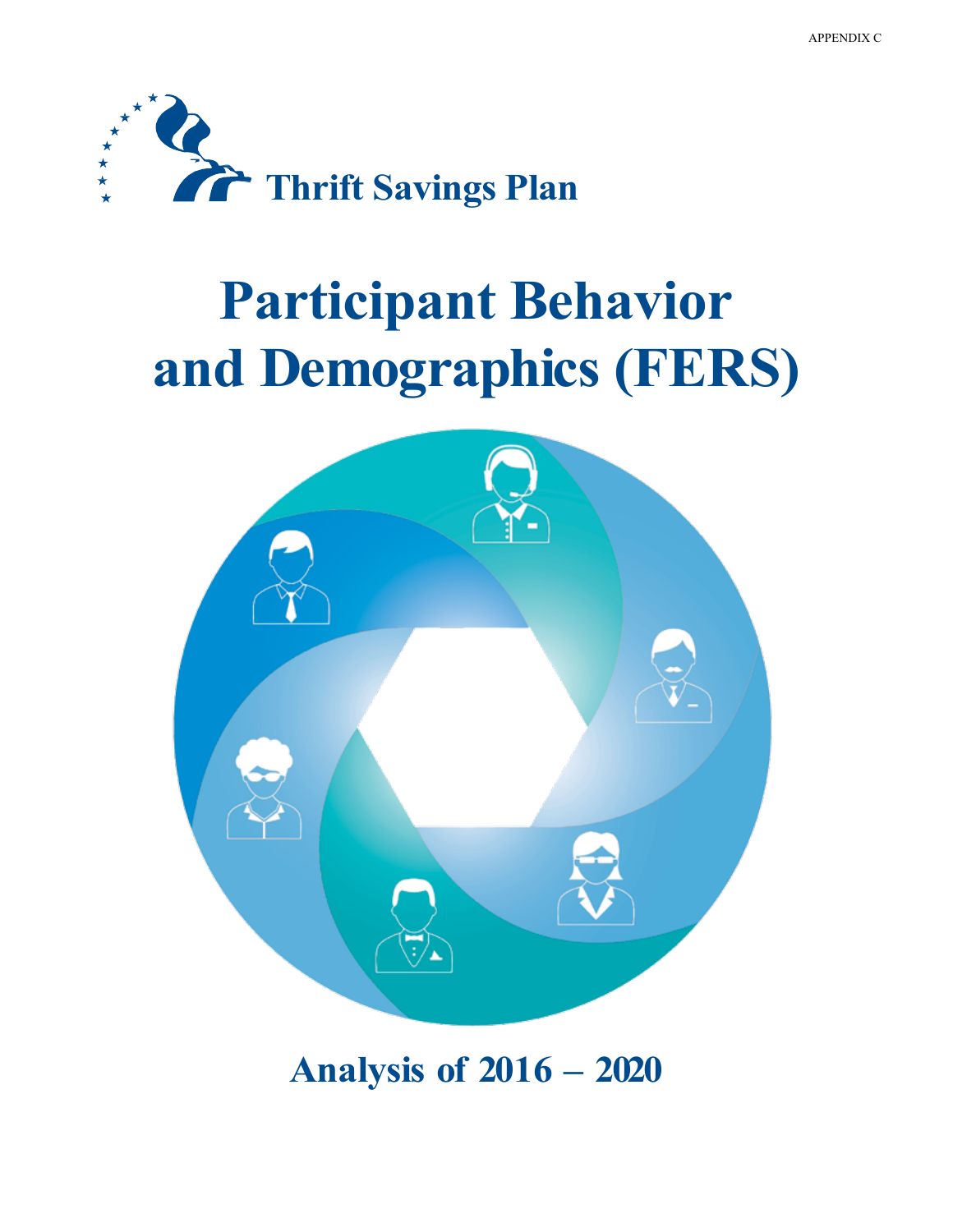## **Introduction**

This analysis of Thrift Savings Plan (TSP) participant demographics prepared by the Federal Retirement Thrift Investment Board is based on participant data. The analysis of calendar year 2020 data is similar to analysis of data conducted in the previous year.

As with the 2019 report, the 2020 review will focus solely on participants in FERS, the Federal Employee Retirement System. Information from this analysis provides insight on demographics, investment behaviors, and how plan design changes may have influenced participation and contribution behaviors. Finally, this analysis helps us identify trends with participant usage of benefit options.

## **Background**

The Federal Retirement Thrift Investment Board is an independent Federal agency that was established to administer the Thrift Savings Plan (TSP) under the Federal Employees' Retirement System Act of 1986 (See 5 U.S.C. §§ 8351; 8401 et seq.). Similar to the type of savings and tax benefits that many private corporations offer their employees under I.R.C. §401(k) plans, the TSP provides Federal civilian employees and members of the uniformed services the opportunity to save for additional retirement security. The Agency's mission is to act solely in the interest of its participants and beneficiaries.

TSP participants can invest their employee and employer contributions in the following core funds:

- Government Securities Investment Fund (*G Fund*)
- Fixed Income Index Investment Fund (*F Fund*)
- Common Stock Index Investment Fund (*C Fund*)
- Small Cap Stock Index Investment Fund (*S Fund*)
- International Stock Index Investment Fund (*I Fund*)

In addition to these indexed core funds, participants may also invest in ten Lifecycle Funds (*L Funds*); TSP added six additional funds on July 1, 2020 and retired the L 2020 Fund. The L Funds are custom target-date funds, provided in five-year intervals, invested exclusively in the G, F, C, S, and I Funds.

During the period covered by this report, the TSP underwent three major plan design changes: in January 2018, the Blended Retirement System (BRS) was implemented; on October 1, 2020, TSP raised the default deferral rate to 5% from 3%; and the Additional Withdrawals Project (AWP) launched September 15, 2019 providing increased withdrawal flexibilities and removed the 6-month hardship contribution suspension. Note: Discussion of BRS is out of scope for this report.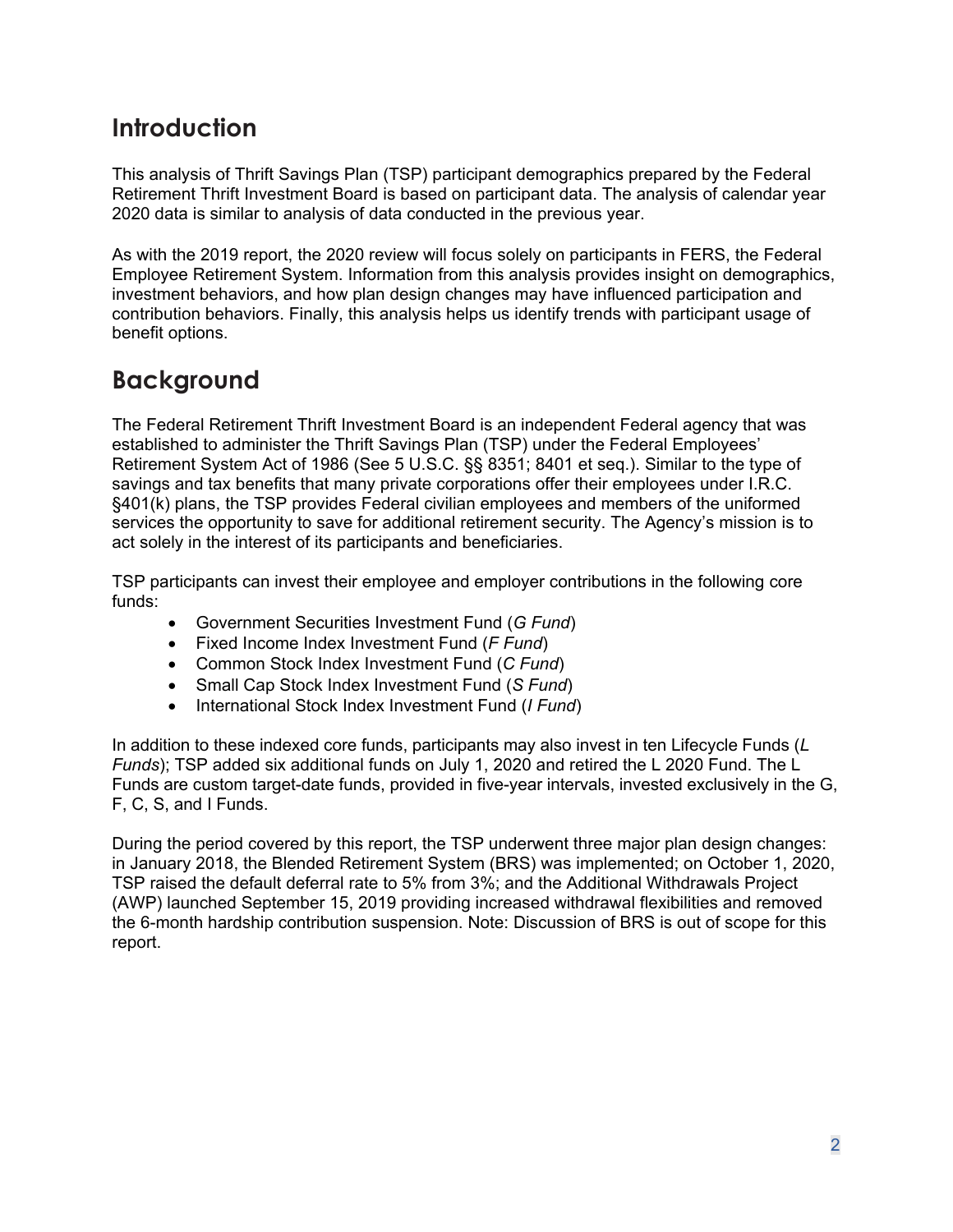## **Data Collection and Methodology**

This report is based on data extracted from the TSP recordkeeping system for all TSP participants identified as active civilian Federal employees covered by the FERS retirement system.

In the same manner as the 2019 report, agency 1% automatic contributions were used to estimate salary. This value is then used to calculate salary quintiles and the average deferral rate. This method excludes overtime and performance awards, so does not represent the total employee compensation. However, matching percentages are based solely on basic salary including locality pay. The effect is that the average deferral rate (calculated using a smaller denominator) will be higher using this methodology and will largely match the participant's elected deferral rate percentage. This effect is expected to be roughly equivalent across salary ranges, so the use of salary quintiles will mitigate the impact.

In this report, salaries are shown in quintiles. The first quintile represents the 20% of all records in the lowest annual salary band; the fifth quintile represents the 20% of records in the highest salary band.

In summary, the analysis provided in this report is subject to the following limitations:

The calculation of salary based on automatic 1% contributions may modestly distort the findings compared to reports prior to 2016 when OPM data was last available, showing a higher rate but one more representative of the participant's actual deferral choice.

The inclusion of TSP accounts for employees of the Legislative and Judicial branches may modestly alter the findings when compared to reports prior to 2016.

The TSP recordkeeping system does not have information on a participant's work schedule. However, the inclusion of TSP accounts for part-time and intermittent workers is likely to have a more meaningful impact on the findings compares to reports prior to 2016. Since this group is likely to participate and contribute at lower rates than full-time employees, this inclusion will also likely result in a negative bias compared to analysis of only full-time employees, particularly in the lowest salary quintile.

Employees' actual deferral rate elections are not included in the TSP databases. Therefore, an approximation of annualized deferral rate is calculated by comparing the actual total employee contributions to the estimated annual salary rate for each calendar year.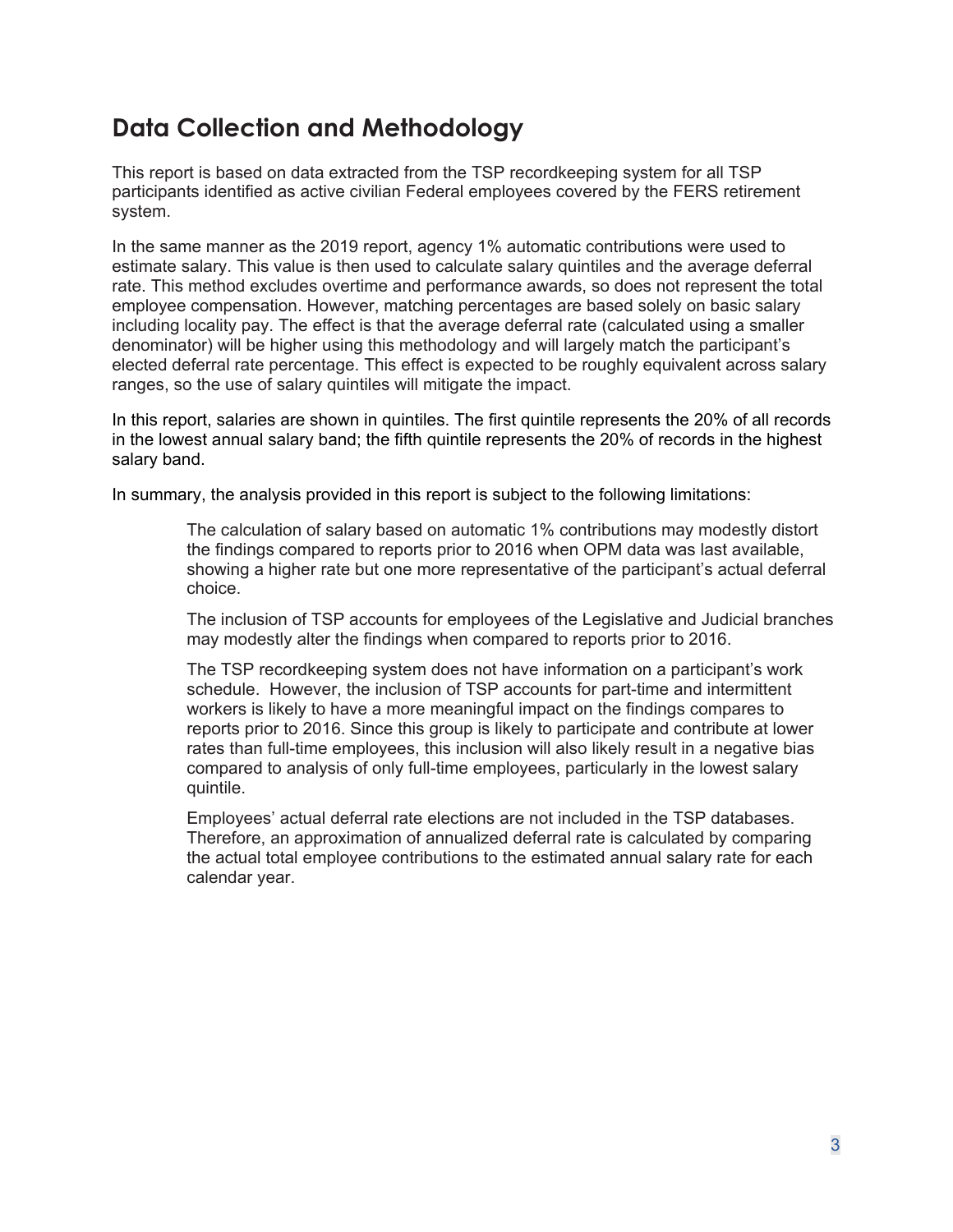## **Analysis**

The following sections of this report examine the behaviors of FERS participants across a fiveyear timeframe ending December 31, 2020 and through the lens of two demographic filters – age and salary. The analysis focuses on the relationships between these demographic factors and participant behaviors associated with participation and automatic enrollment, deferral rates, investment allocation, and loan and hardship withdrawal usage.

## Plan Participation

The FERS participation rate continues to increase, reaching a new high of 94.6% at the end of 2020, a 0.8 percentage point increase over 2019 participation levels. This is partly due to the removal of the 6-month hardship contribution suspension on September 15, 2019. Figure 1 illustrates the steady improvement in the participation rate over the last 5 years continuing the trend since the implementation of automatic enrollment for new hires in 2010. Automatic enrollment allows new employees to automatically have 5%<sup>[1](#page-3-0)</sup> of their salary deferred into the TSP and receive full agency matching unless the employee makes an active election to reduce their participation or chose not to participate in the Plan.



#### *Figure 1*

Automatic enrollment has also led to similar improvements in the participation of the youngest and lowest-paid. In contrast to the trend prior to auto-enrollment, the younger the participant, the more likely they are to participate. As these participants are also the most likely to have been hired after the introduction of automatic enrollment in 2010, there is a clear linkage between the trend in these rates and automatic enrollment. Additionally, with auto-enrollment capturing new workers regardless of salary, the gap in participation rates between the highest paid and lowest paid continued to shrink, from a 7.5 percentage point difference in 2016 versus 3.6 percentage points in 2020. See Table 1 below:

<span id="page-3-0"></span><sup>&</sup>lt;sup>1</sup> Default deferral rate for automatically enrolled participants increased from 3% to 5% on October 1, 2020.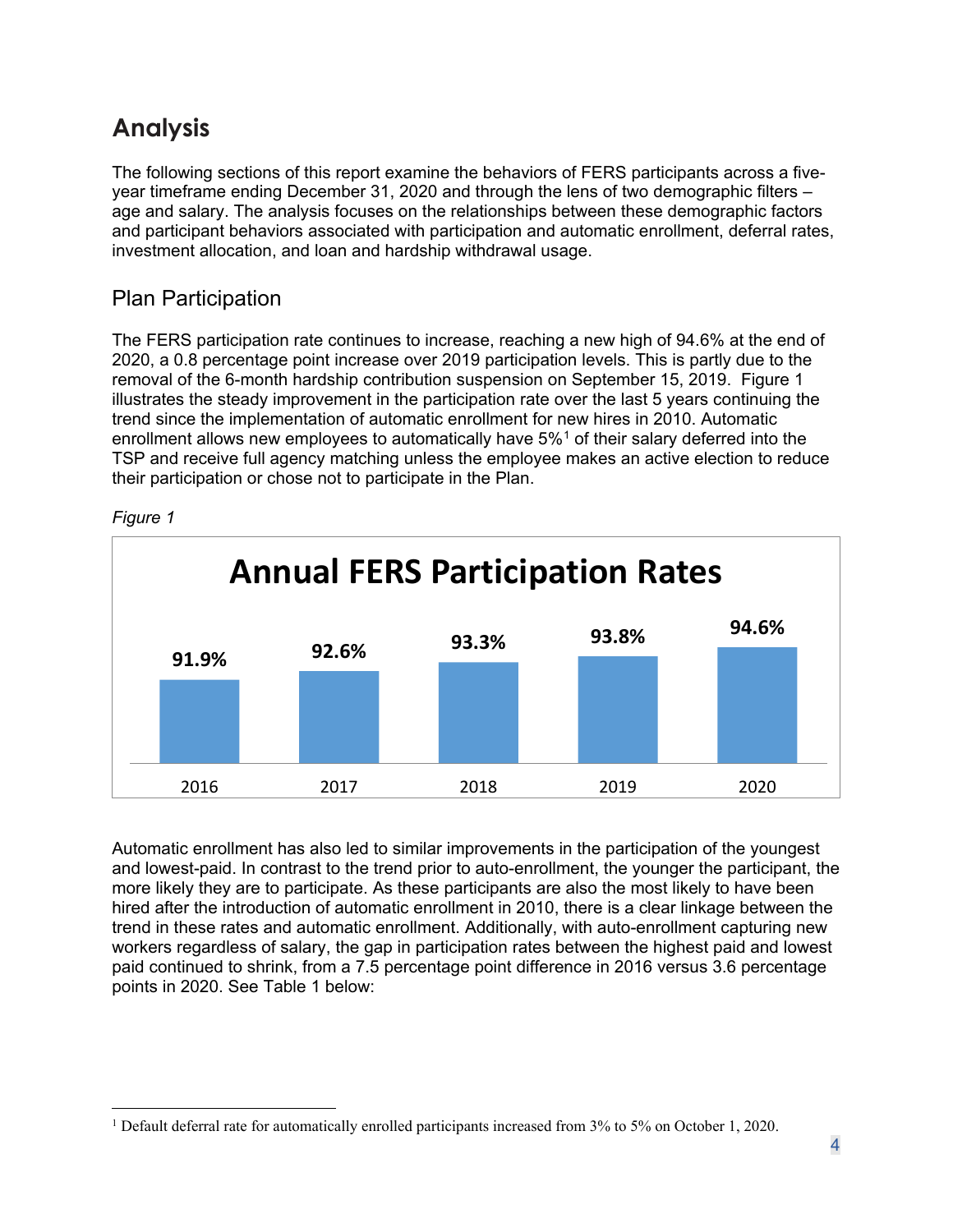#### *Table 1*

| <b>Annual FERS Participation Rates by Demographic Cohorts</b> |       |       |       |       |       |  |  |
|---------------------------------------------------------------|-------|-------|-------|-------|-------|--|--|
|                                                               | 2016  | 2017  | 2018  | 2019  | 2020  |  |  |
| Age                                                           |       |       |       |       |       |  |  |
| $= 29$                                                        | 96.8% | 96.5% | 97.1% | 97.0% | 97.3% |  |  |
| $30 - 39$                                                     | 94.2% | 94.6% | 95.3% | 95.7% | 96.2% |  |  |
| $40 - 49$                                                     | 91.3% | 92.1% | 92.9% | 93.6% | 94.6% |  |  |
| $50 - 59$                                                     | 90.8% | 91.5% | 92.2% | 92.7% | 93.5% |  |  |
| $60 - 69$                                                     | 90.2% | 90.8% | 91.4% | 91.9% | 92.6% |  |  |
| $70+$                                                         | 86.9% | 87.7% | 87.6% | 88.2% | 88.6% |  |  |
| <b>Salary Quintile</b>                                        |       |       |       |       |       |  |  |
| Q1 Lowest Paid                                                | 89.1% | 91.5% | 92.5% | 92.9% | 93.8% |  |  |
| Q2 Lower Paid                                                 | 87.7% | 89.1% | 90.1% | 91.1% | 92.2% |  |  |
| Q3 Mid-Range                                                  | 90.2% | 90.8% | 91.3% | 91.7% | 92.9% |  |  |
| Q4 Higher Paid                                                | 94.4% | 94.7% | 94.9% | 95.2% | 95.7% |  |  |
| Q5 Highest Paid                                               | 96.6% | 96.7% | 96.9% | 97.0% | 97.4% |  |  |

Auto-enrollment has resulted in continued increase in participation rates since implementation in 2010, with approximately 1.7% of auto-enrolled (AE) participants opting out of making contributions. In addition, auto-enrolled participants have demonstrated a relatively high degree of engagement with the TSP as 81% have actively made deferral changes, interfund transfers or other transactions since entering the Plan. However, as shown in figure 2, the portion of those who have made no change since being auto-enrolled decreased as salary increased from 35% in the lowest quintile to 6% in the highest quintile of salary.



*Figure 2*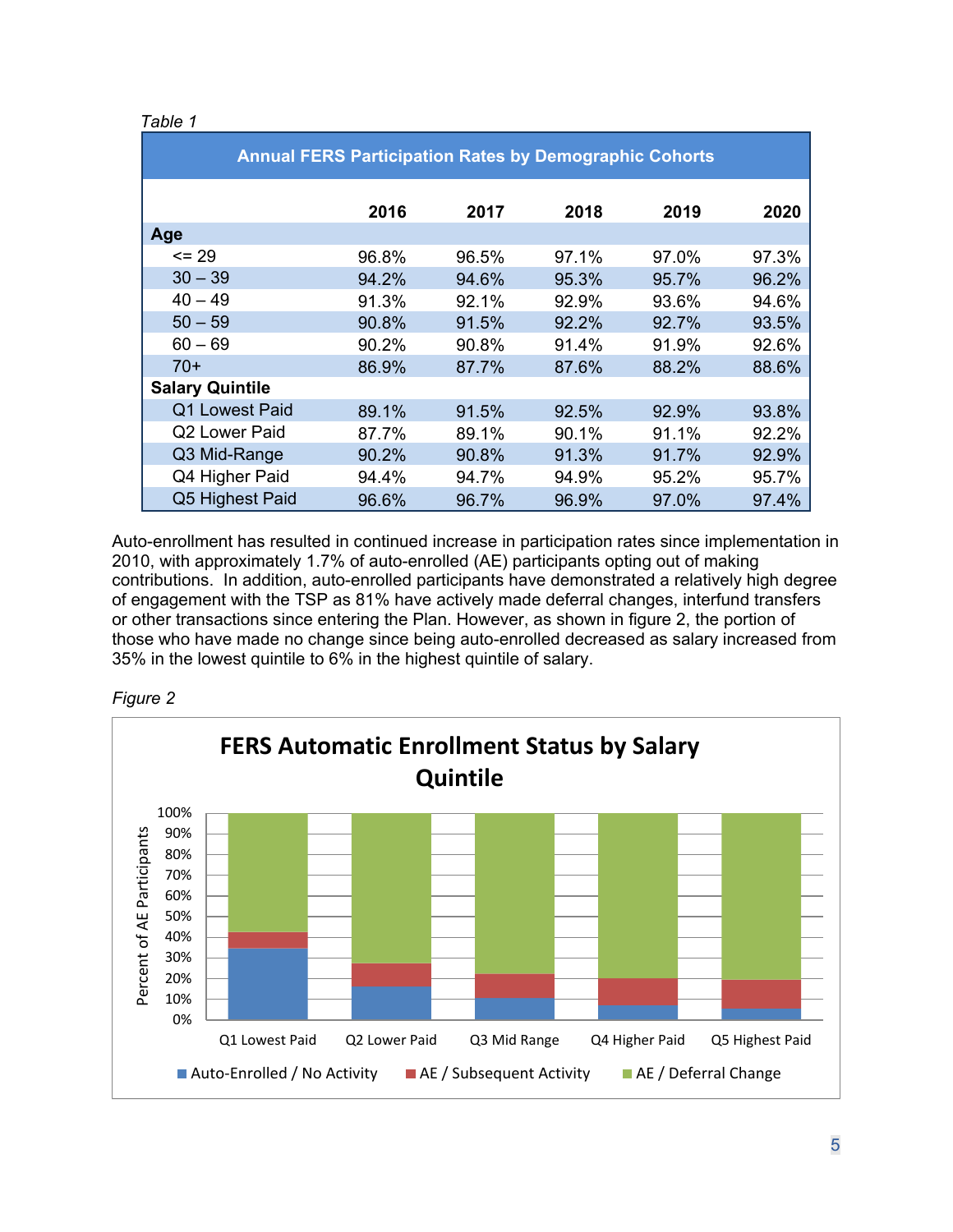## Deferral Rates

The FERS deferral rate (includes employee Roth, traditional and catch-up contributions) has previously leveled around 7.9%; however, it has jumped to 8.1% in 2020 as shown in figure 3. The FERS deferral rate exceeds the 7.1% average deferral rate (ADP) of other defined

contribution plans according to Deloitte[2](#page-5-0) and the 7.0% ADP for automatic plans according to Vanguard[3](#page-5-1). However, it is still significantly lower than the 9.5% FERS deferral rates of the mid-2000s. This drop is a side effect of automatic enrollment. While increasing the participation rate by including many new participants who would not otherwise have been



participating, many of these auto-enrolled participants have continued to contribute at the 3% or 5% default level[4](#page-5-2). The increase in new participants at the default level caused the average deferral rate to slowly decline and now level off*.* 

Figure 4 below illustrates the power of plan design on participant behavior. FERS participants receive dollar-for-dollar matching contributions on the first 3% of pay and 50 cents on the dollar on the next 2%. The full match is achieved with a 5% contribution. As expected, deferral rates aggregate in the 5-6% range for participants to receive the full employer match, with 31.6% of TSP contributors being in this range in 2020. The impact of automatic enrollment can clearly be seen as the percent of participants contributing 2% or less shows a steady decline while the percent at the default contribution rate of 3% has grown over the last 5 years. Still of significant note, 26.5% of participants are not receiving the full matching contribution as they are contributing less than 5%; however, this continues to decline. The percent of participants not receiving full matching contributions is expected to decrease more rapidly due to increasing the default level from 3% to 5% for all new auto-enrolled participants on October 1, 2020.



*Figure 4*

<span id="page-5-0"></span><sup>2</sup> "For [Non-highly compensated employees], the median ADP was  $6.2\%$  . . ., while the median ADP for [highly compensated employees was 7.8%. . . ." Deloitte, Annual Defined Contribution Benchmarking Survey – Ease of Use Drives Engagement in Saving for Retirement, 2019 Edition.

<span id="page-5-1"></span><sup>&</sup>lt;sup>3</sup> "The average deferral rate was 7.0% in 2019." Vanguard, How America Saves 2020.

<span id="page-5-2"></span><sup>4</sup> Participants auto-enrolled on or after October 1, 2020 have been enrolled at the new 5% default deferral. Participants enrolled prior to October 1<sup>st</sup> were auto-enrolled at 3%.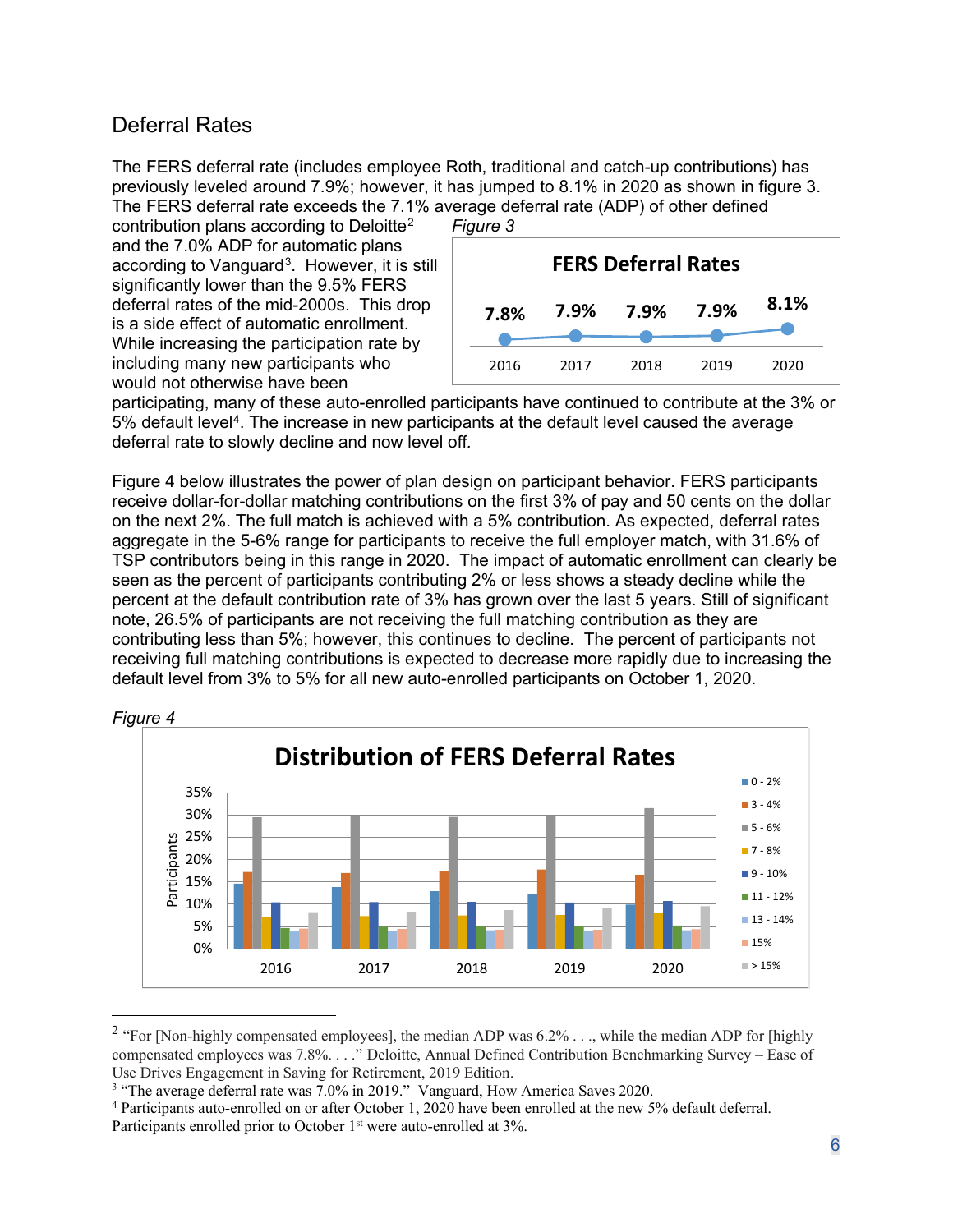The lowest-paid participants are deferring the least, but with an average deferral rate of 6.1%, many of the lowest paid are still receiving the full match. The youngest participants have the lowest average deferral rates with deferrals steadily increasing with age. Deferral rates for all ages, and all but the lowest paid participants increased in 2020.

| <b>Annual FERS Deferral Rates by Demographic Cohorts</b> |       |       |       |       |       |  |  |
|----------------------------------------------------------|-------|-------|-------|-------|-------|--|--|
|                                                          | 2016  | 2017  | 2018  | 2019  | 2020  |  |  |
| Age                                                      |       |       |       |       |       |  |  |
| $= 29$                                                   | 5.3%  | 5.2%  | 5.4%  | 5.5%  | 5.8%  |  |  |
| $30 - 39$                                                | 6.4%  | 6.4%  | 6.6%  | 6.6%  | 6.8%  |  |  |
| $40 - 49$                                                | 7.2%  | 7.2%  | 7.3%  | 7.3%  | 7.6%  |  |  |
| $50 - 59$                                                | 9.1%  | 9.1%  | 9.1%  | 9.1%  | 9.3%  |  |  |
| $60 - 69$                                                | 10.0% | 10.3% | 10.0% | 10.0% | 10.2% |  |  |
| $70+$                                                    | 10.8% | 11.1% | 10.5% | 10.4% | 10.5% |  |  |
| <b>Salary Quintile</b>                                   |       |       |       |       |       |  |  |
| Q1 Lowest Paid                                           | 5.5%  | 5.7%  | 5.9%  | 6.6%  | 6.1%  |  |  |
| Q2 Lower Paid                                            | 7.2%  | 7.0%  | 6.9%  | 6.8%  | 7.0%  |  |  |
| Q3 Mid-Range                                             | 8.1%  | 7.9%  | 8.1%  | 8.1%  | 8.3%  |  |  |
| Q4 Higher Paid                                           | 8.9%  | 8.9%  | 9.0%  | 9.1%  | 9.3%  |  |  |
| Q5 Highest Paid                                          | 9.8%  | 9.8%  | 9.8%  | 9.9%  | 10.0% |  |  |

#### *Table 2*

Roth TSP was introduced in May 2012, allowing paticipants to make contributions from after-tax dollars, and their earnings on those contributions to be tax-free at withdrawal (as long as certain IRS requirements are met). While the majority of participants continue to make only traditional (pre-tax) contributions, deferrals to Roth TSP are increasing. For those contributing to Roth, their average deferrals were 5.7% as opposed to the average traditional deferral of 7.4%. While the traditional deferral is holding steady, the Roth deferral has been rising. (Roth and traditional average deferral rates in Figure 5 do not include catch-up contributions which are reflected in the deferral rates shown in Figures 3 and 4.)



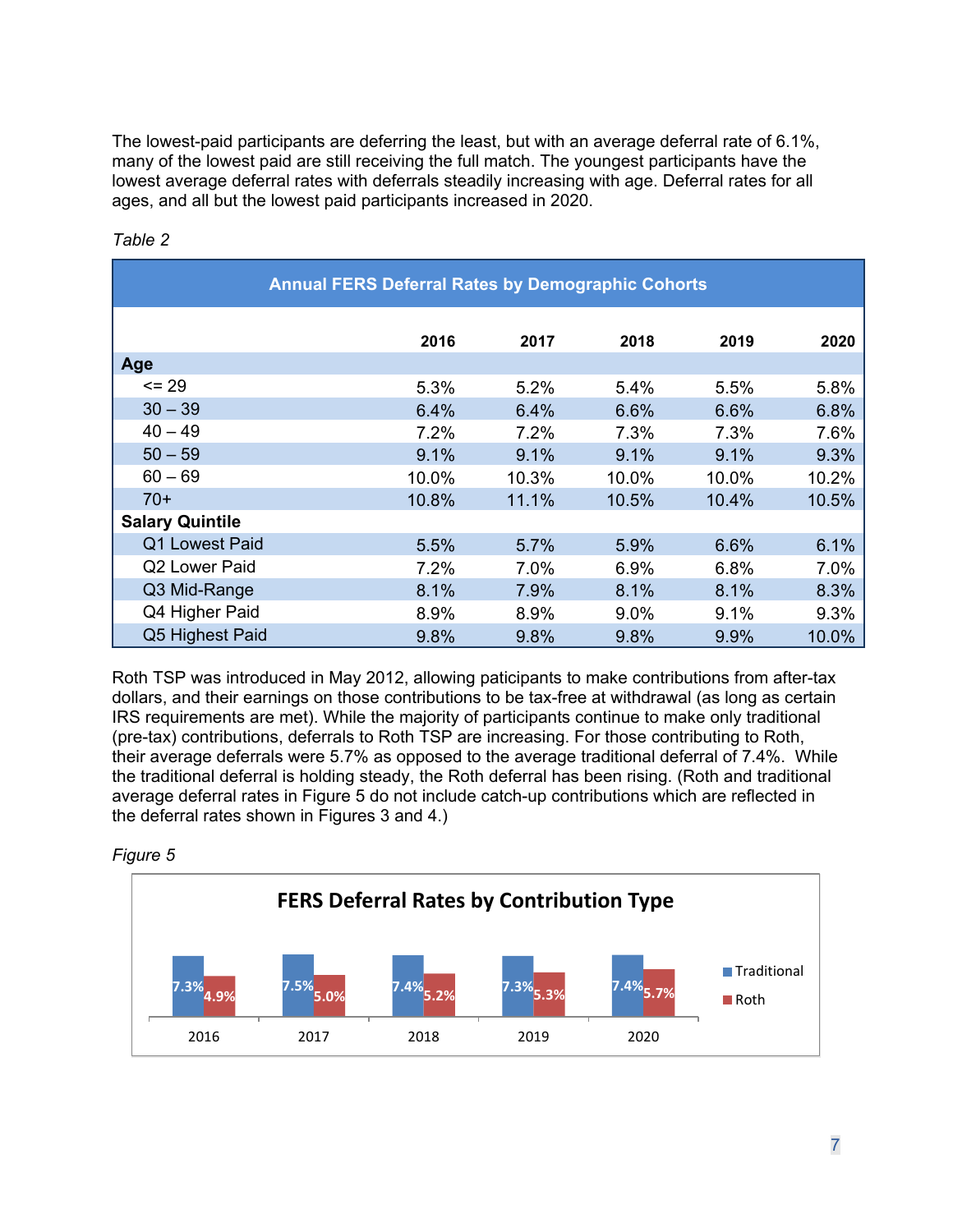Roth deferral rates are highest among both the oldest and the highest-paid participants. However, all demographic cohorts experienced an increase in Roth deferrals in 2020.

| i abie s               |                      |      | <b>FERS Traditional and Roth Deferral Rates</b> |      |                    |      |  |
|------------------------|----------------------|------|-------------------------------------------------|------|--------------------|------|--|
| by Demographic Cohorts |                      |      |                                                 |      |                    |      |  |
|                        | 2019<br>2020<br>2018 |      |                                                 |      |                    |      |  |
|                        | <b>Traditional</b>   | Roth | <b>Traditional</b>                              | Roth | <b>Traditional</b> | Roth |  |
| Age                    |                      |      |                                                 |      |                    |      |  |
| $= 29$                 | 4.6%                 | 5.1% | 4.5%                                            | 5.3% | 4.7%               | 5.7% |  |
| $30 - 39$              | 5.9%                 | 5.1% | 5.9%                                            | 5.2% | 6.0%               | 5.6% |  |
| $40 - 49$              | 6.8%                 | 4.7% | 6.8%                                            | 4.9% | 6.9%               | 5.2% |  |
| $50 - 59$              | 8.6%                 | 5.4% | 8.6%                                            | 5.5% | 8.6%               | 5.9% |  |
| $60 - 69$              | 9.5%                 | 6.4% | 9.4%                                            | 6.5% | 9.5%               | 6.9% |  |
| $70+$                  | 10.2%                | 7.4% | 10.0%                                           | 7.8% | 10.0%              | 8.2% |  |
| <b>Salary Quintile</b> |                      |      |                                                 |      |                    |      |  |
| Q1 Lowest              |                      |      |                                                 |      |                    |      |  |
| Paid                   | 5.3%                 | 4.8% | 6.0%                                            | 5.0% | 5.5%               | 5.2% |  |
| Q2 Lower Paid          | 6.4%                 | 5.0% | 6.3%                                            | 5.0% | 6.4%               | 5.3% |  |
| Q3 Mid-Range           | 7.5%                 | 5.3% | 7.5%                                            | 5.5% | 7.6%               | 5.9% |  |
| Q4 Higher Paid         | 8.5%                 | 5.6% | 8.4%                                            | 5.8% | 8.5%               | 6.1% |  |
| Q5 Highest<br>Paid     | 9.4%                 | 5.4% | 9.4%                                            | 5.7% | 9.4%               | 6.0% |  |

#### *Table 3*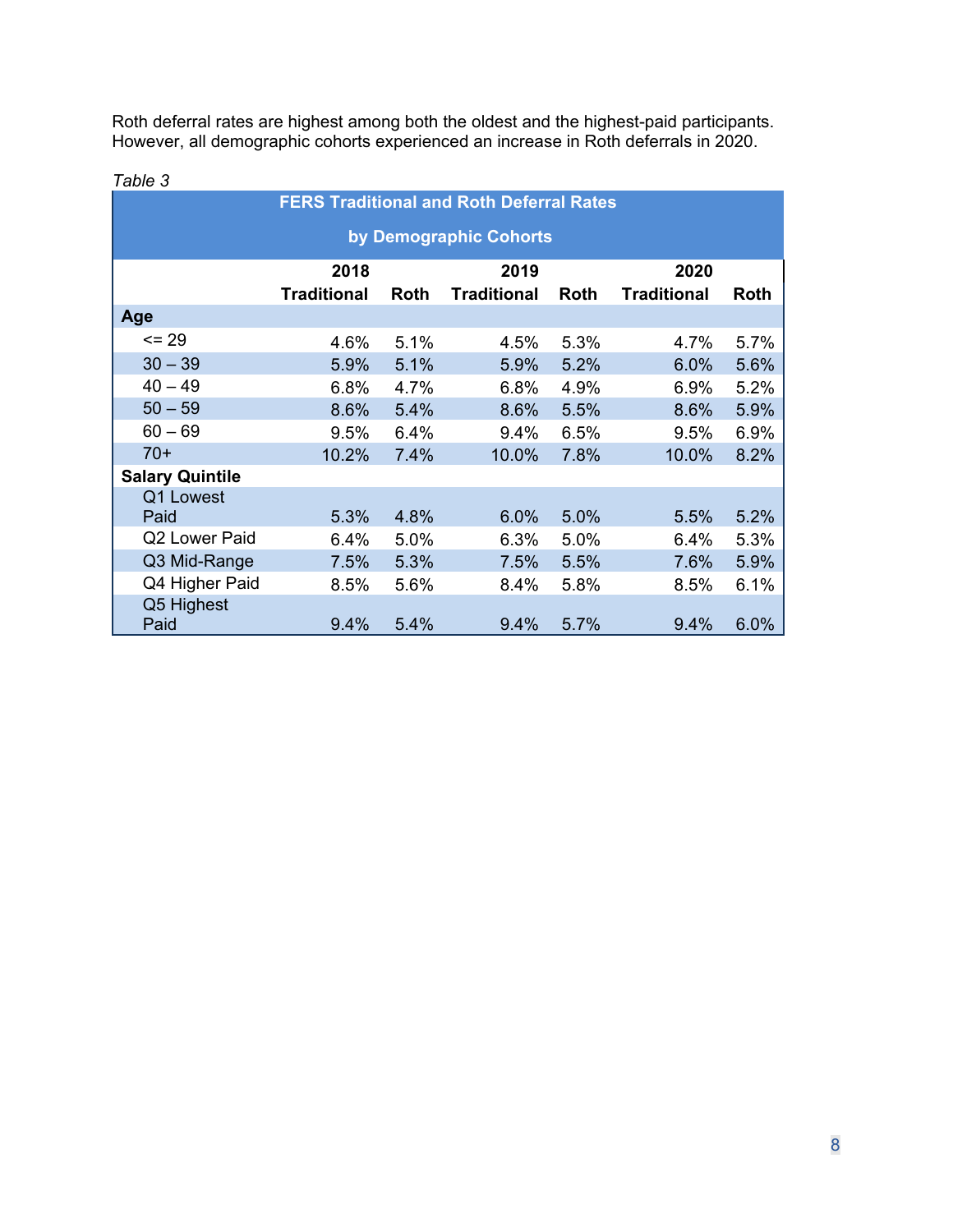### Investment Allocation

Until September 2015, contributions for automatically enrolled participants were defaulted into the Government Securities Investment (G) Fund. With the passage of the Smart Savings Act, Public Law 113-255, the default investment fund for new participants changed from the G Fund to an age-appropriate Lifecycle (L) Fund. The L Funds' strategy is to invest in an appropriate mix of the G, F, C, S, and I Funds for a particular time horizon. The investment mix of each L Fund becomes more conservative as its target date approaches. Thus, the participant only needs to invest in one L Fund in order to achieve diversification among the core funds.

*The youngest participants who have the longest time horizon to reap the benefits of compounding returns have 9% of their assets invested in the G Fund, a continual and significant decline from previous years.*

Figure 6 shows older participants have higher allocations to the G Fund than younger participants. This behavior is consistent with the expectation that participants tend to shift their investment allocation toward the relative safety of guaranteed/income producing assets as they approach retirement age. This is also a significant improvement from 2014 when the youngest participants held 41.7% of their assets in the G Fund.



*Figure 6*

As noted in Table 4, the lowest-paid participants have approximately 35.6% allocated to the G fund as compared to the highest paid who allocated only 22.6% to the G Fund. Though the lower-paid continue to decrease, the percent of assets allocated to the G Fund increased compared to 2019 for the highest-paid.

When examining L Fund allocations, the youngest age cohort had the highest level of usage at 62.6%, which continues to increase each year. The oldest cohort has the lowest level of L Fund usage at 12.6%, however, this has also increased slightly each year. When compared to 2019, allocations for the C and S funds increased for all cohorts except for the youngest cohort's allocation to the S fund which dropped slightly. This is likely due to better market returns in 2020 compared to 2019 and the corresponding decrease in G Fund allocations. Increases in L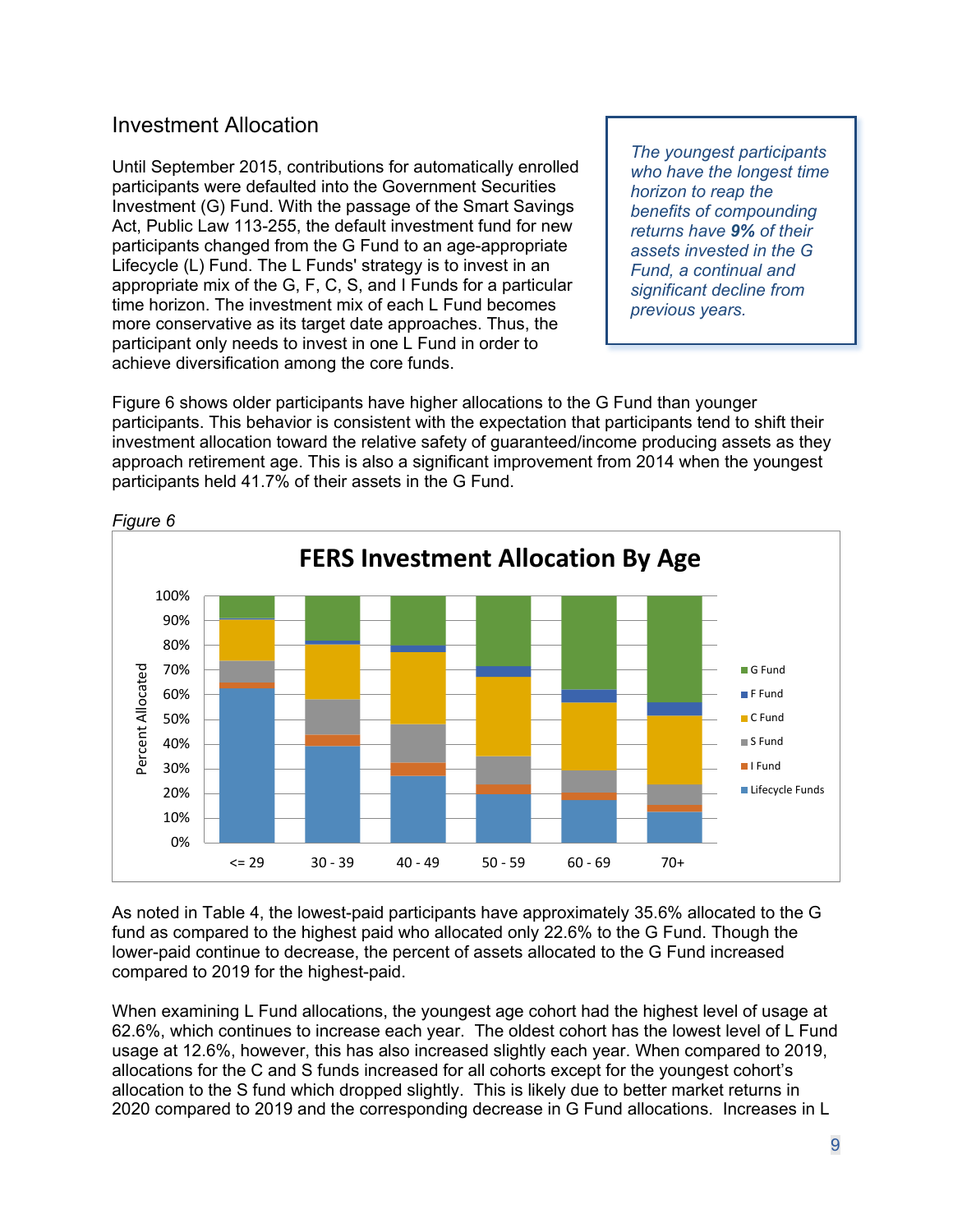Fund utilization is likely influenced by the default investment changing from the G Fund to an age-appropriate L Fund in 2015 and the impact of ongoing communications regarding the benefits of utilizing the L Funds.

| 2020 Investment Allocations by Demographic Cohorts |               |               |        |               |        |                |  |
|----------------------------------------------------|---------------|---------------|--------|---------------|--------|----------------|--|
|                                                    | <b>G</b> Fund | <b>F</b> Fund | C Fund | <b>S</b> Fund | I Fund | <b>L</b> Funds |  |
| Age                                                |               |               |        |               |        |                |  |
| $= 29$                                             | 9.0%          | 0.6%          | 16.7%  | 8.8%          | 2.4%   | 62.6%          |  |
| $30 - 39$                                          | 18.0%         | 1.6%          | 22.2%  | 14.3%         | 4.7%   | 39.2%          |  |
| $40 - 49$                                          | 19.9%         | 2.8%          | 29.2%  | 15.5%         | 5.4%   | 27.2%          |  |
| $50 - 59$                                          | 28.4%         | 4.4%          | 32.1%  | 11.5%         | 3.9%   | 19.8%          |  |
| $60 - 69$                                          | 37.8%         | 5.3%          | 27.5%  | 9.0%          | 3.1%   | 17.3%          |  |
| $70+$                                              | 43.1%         | 5.4%          | 27.9%  | 8.2%          | 2.8%   | 12.6%          |  |
| <b>Salary Quintile</b>                             |               |               |        |               |        |                |  |
| Q1 Lowest Paid                                     | 35.6%         | 2.5%          | 20.0%  | 9.0%          | 3.0%   | 30.0%          |  |
| Q2 Lower Paid                                      | 37.2%         | 3.7%          | 28.9%  | 10.1%         | 3.2%   | 17.0%          |  |
| Q3 Mid-Range                                       | 28.9%         | 3.3%          | 26.4%  | 12.6%         | 4.1%   | 24.8%          |  |
| Q4 Higher Paid                                     | 25.3%         | 3.7%          | 28.5%  | 13.8%         | 4.4%   | 24.3%          |  |
| Q5 Highest Paid                                    | 22.6%         | 4.5%          | 33.2%  | 12.5%         | 4.6%   | 22.7%          |  |

#### *Table 4*

In July 2020, TSP launched 6 additional L Funds and retired the L 2020 Fund. These new L Funds added 5-year L Funds up to the L 2065 Fund and added the L 2060 Fund. Prior to July 2020, the TSP has 5 L Funds in 10 year increments. The L 2020 Fund, having reached its termination point, merged with the L Income Fund. Of the participants utilizing the L Funds, the allocation is largely as we would expect. Those in the age 29 and under cohort were taking advantage primarily of the L2050 Fund. Very few transferred to the new L 2055, L 2060 and L 2065 Funds; however, new participants under 30 were auto-enrolled into these new funds. Participants who would likely retire between 2034 and 2044 (the 40-49 age group) were in the L2040 Fund. The age 50-59 cohort was aggregated in the L2030 Fund. Participants aged 60-69 invested in the L2020 Fund were rolled into the L Income Fund, where 47% have allocated their assets. Those 70 and over were split between the L 2020 and the L Income Fund in 2019, but in the current year, 65% of their assets are in the L Income Fund. See Figure 7.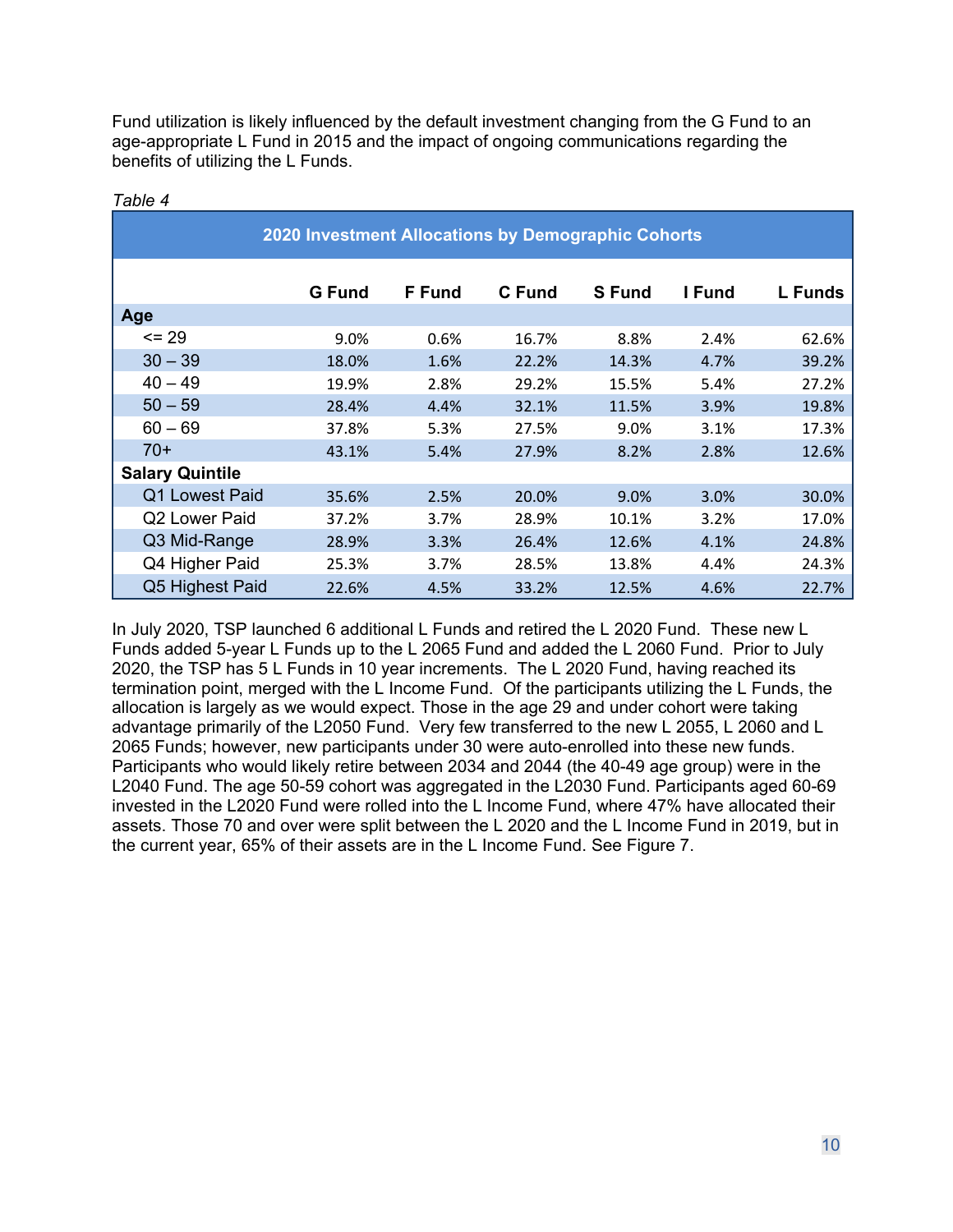



As shown in Figure 8, the use of one L Fund is most common with the two youngest age cohorts – 73.7% for those age 29 and under and 42.7% for those age 30 to 39. The use of a single L Fund has been increasing each year among the younger cohorts. While the percent of participants who invest solely in a singular Core Fund is minor, the most common fund used alone is the G Fund. As participants age, they are more likely to be solely invested in the G Fund. Investing solely in the G Fund is problematic for any age as the G Fund cannot keep up with inflation. If not invested in a single L Fund, participants are most likely allocating across multiple funds. Since 2014, the most significant change has been seen in the younger age groups where there was a meaningful increase in the number solely invested in one L fund and a decrease in the percentage solely invested in the G fund. This was influenced by the change to an age-appropriate L fund as the default investment in 2015. See Figure 8.



*Figure 8*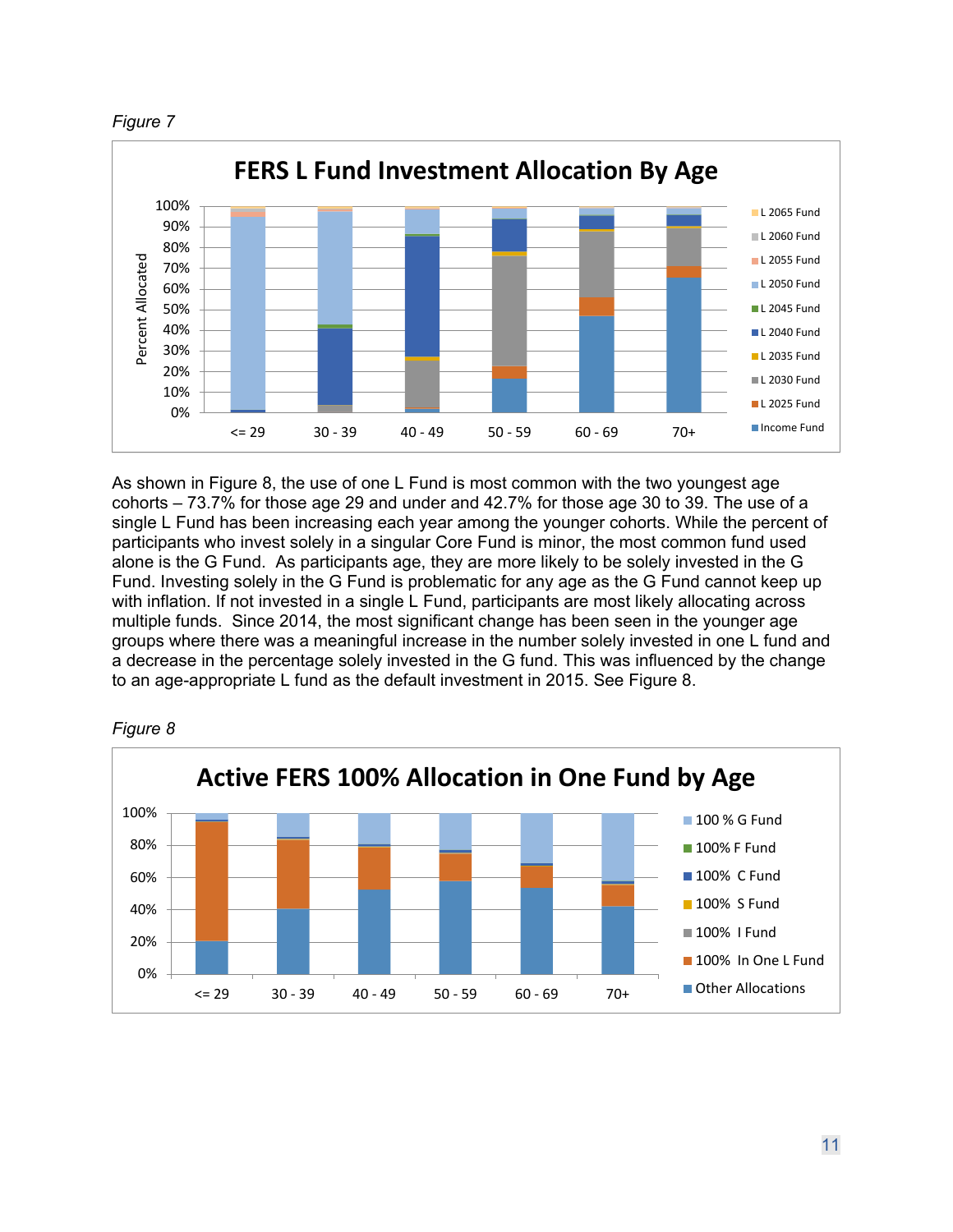## Loan and Hardship Withdrawal Usage

The TSP allows two types of loans – general purpose and residential. A general purpose loan has a repayment term of 1 to 5 years, while a residential loan for the purchase of a primary residence has a repayment term of 1 to 15 years. Participants may have only one of each loan type outstanding at the same time. Participants may only borrow their employee contributions, up to \$50,000, and the minimum loan amount is \$1,000. With the CARES Act, loan amounts were temporarily increased to \$100,000 for those affected by COVID-19 through December 31. 2020.

Participants may take a hardship withdrawal if they have a financial need as the result of a recurring negative cash flow, medical expenses, a personal casualty loss, or legal expenses associated with a divorce. Participants may only withdraw their employee contributions; the minimum withdrawal amount is \$1,000 and includes a 10% early withdrawal penalty if the participant is younger than 59 ½.



Loan usage overall remained somewhat steady in previous years around 8.7% but declined 1.5 percentage points in 2020 to 7.2%. Even with the pandemic altering the U.S. economy, fewer participants took loans.

Hardship withdrawals slightly increased in 2019 but has dropped to a new low of 3% in 2020.

As seen in Figure 10, loan usage significantly dropped among all age

groups. However, usage remains the highest among the 40-49 age cohort, with 8.9% of the participants in this cohort receiving a loan in 2020. Differing from prior years, usage among participants aged 50-59 was higher than those aged 30-39, 7.6% and 7.5% respectively. Loan utilization among the oldest and youngest cohorts dropped nearly a percentage point from 2019 levels.



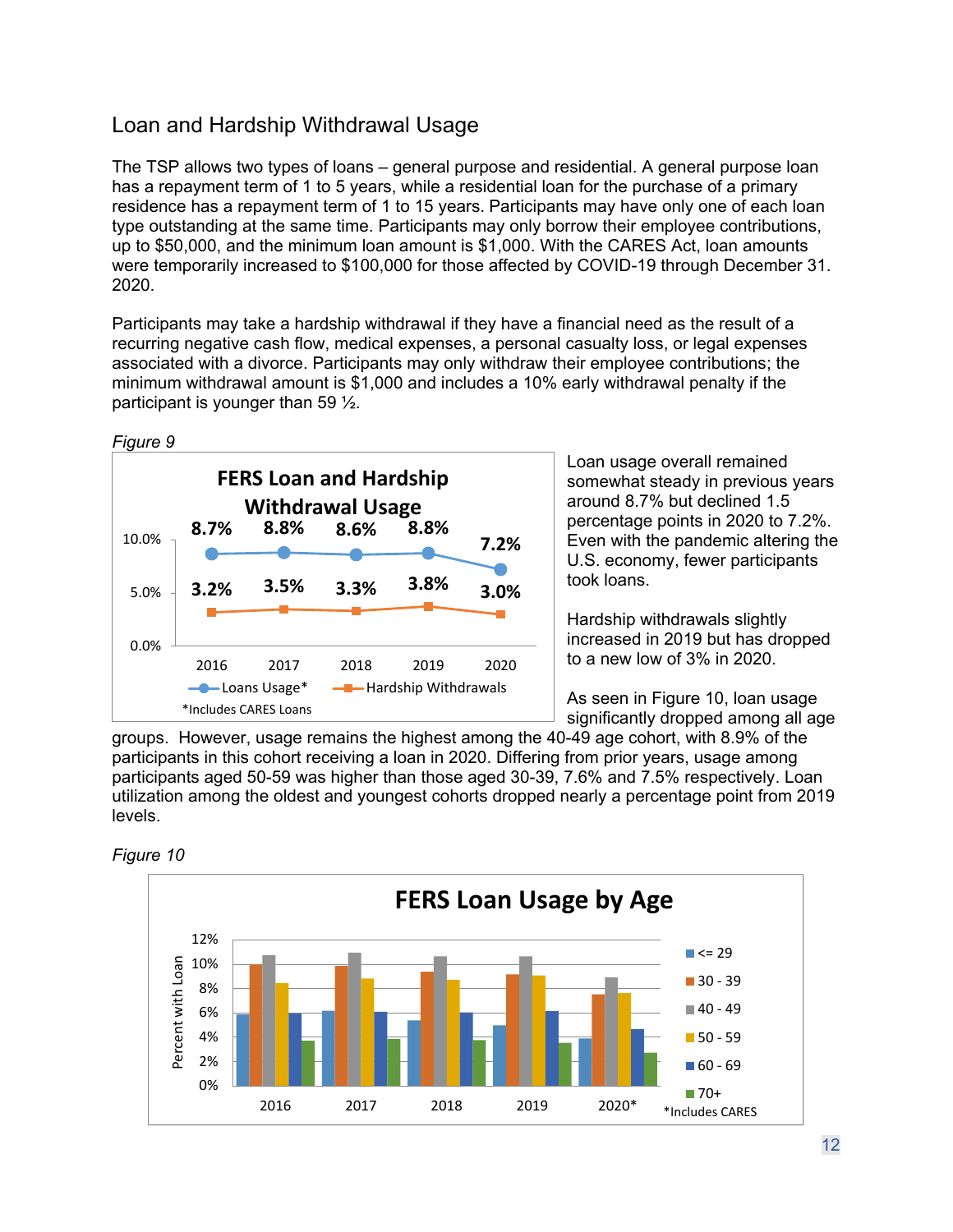Hardship withdrawal usage is also consistently highest among the age 40-49 cohort: 3.7%; however, the 50-59 cohort usage is only 0.1 percentage points lower. All cohorts saw a decrease in hardship withdrawals with the youngest cohort experiencing the smallest drop of only 0.2 percentage points.

*Figure 11*



Hardship withdrawal usage continues its stair-step pattern among the salary quintiles, with usage generally declining as salary levels increase. See Figure 12. However, the first quintile presents an exception to this pattern, as hardship withdrawals were lower than those of the next highest quintile in each of the years examined. It is important to note that hardship withdrawal usage is lower than loan usage among all salary quintiles. In 2020, the second salary quintile had the highest usage rate at 4.6%, which is 1.1% percent drop from 2019 levels and a 2% drop from the peak in 2013. Hardship withdrawal usage in 2020 is lower for all salary groups than in 2019.